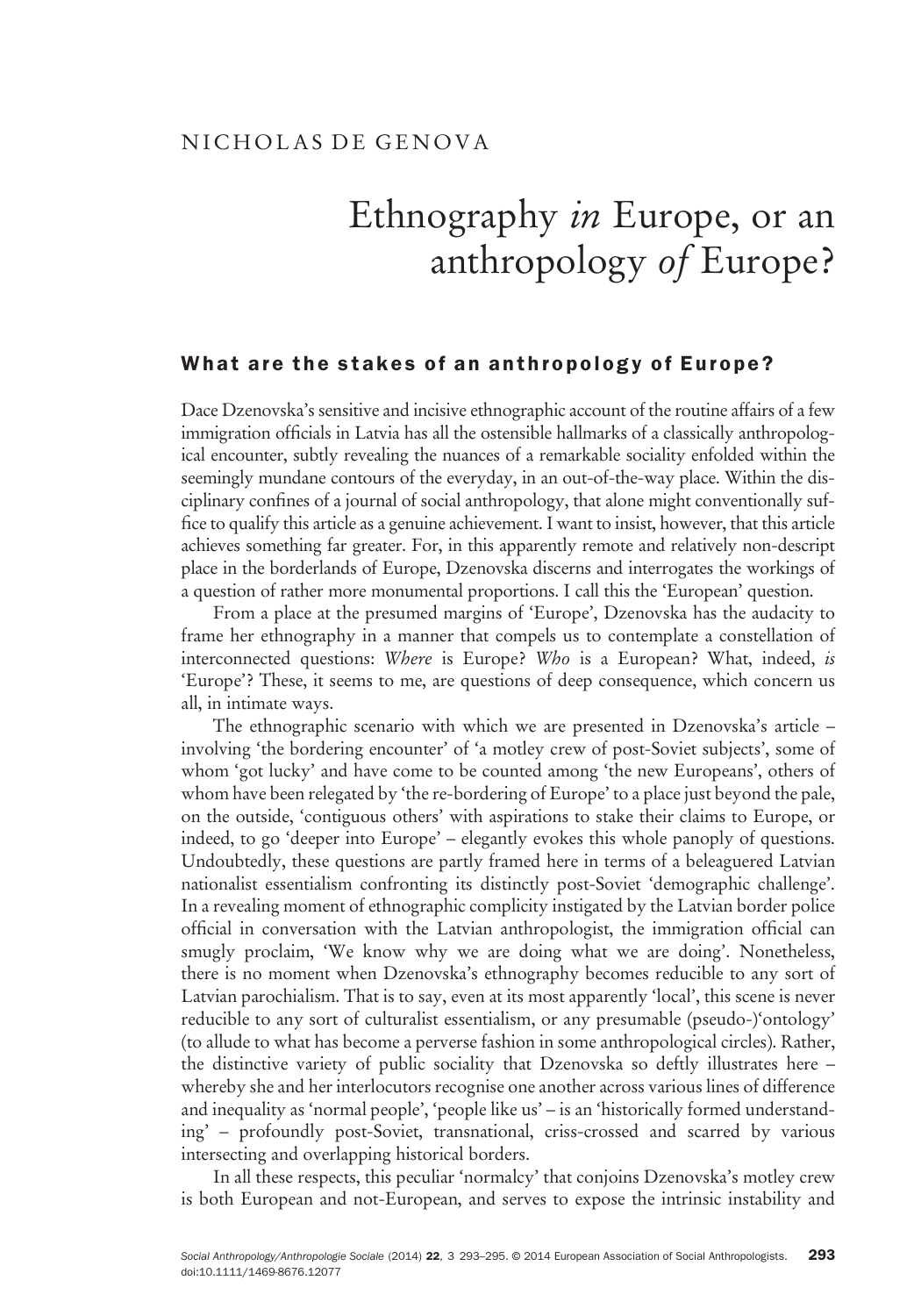artifice of precisely this distinction, even as it produces the most crucial fault line at stake in this bordering encounter. For, the divergent geopolitical fortunes of the various former 'Soviet Socialist Republics' vis-à-vis 'Europe' merely underscore the extent to which all of these denizens of 'the Soviet past and the European present' remained, in Dzenovska's felicitous phrase, 'fellow travellers across lines of power' – even those who have ostensibly gotten 'lucky' and may now be counted as officially on the 'inside' of the European Union. Hence, we are invited here to contemplate the Latvian immigration police who do the mundane work of patrolling the putative border of the European Union, and yet, like so many of their Latvian and other 'Eastern European' compatriots – indeed, like the Georgian migrant whom they have apprehended and will deport – harbour the comparably mundane aspiration of migrating 'deeper into Europe' as 'a tactic in pursuit of a "normal life"'. The amorphous buffer zone of the extended eastern European borderlands is thereby revealed to be always also a transit zone for the distributive and differential modulation of inequalities among heterogeneous categories of mobile or would-be mobile people – citizens, migrants, refugees and so forth, 'contiguous others' all. In the face of this proliferation of (re-)bordered identities and spaces, therefore, we are compelled to ask where exactly the 'real' Europe may truly be.

And yet, as Dzenovska astutely clarifies, the 'historically formed understanding' that was the basis for these post-Soviet subjects to recognise one another as 'normal people', as 'people like us', remained deeply invested in the reiteration and re-entrenchment of a 'European' boundary that could effectively preclude asylum-seekers and migrants from Africa, the Middle East and beyond. These latter mobile subjects – whatever their aspirations to a 'normal life' in Europe – were presumptively disqualified from this form of post-Soviet sociality, inflected as it was with a shared, historically conditioned sense of 'normalcy' derived from analogous 'lifeworlds … shaped by resonant fields of power', but also reinvigorated by an expressly 'European' devotion to superintending the racialised boundary that cordons off 'European' prestige and prosperity from its obstreperous 'outside'. Here, we are reminded that the politics of 'European'-ness is not merely a geo-politics. Indeed, it is not even primarily a geo-politics. It is, above all else, a postcolonial racial formation.

Like any racial formation, the contemporary 'European' project and its incumbent politics of space and identity is intrinsically incoherent, contradictory and unstable. This is what is so intriguing and compelling about Dzenovska's ethnography: it repeatedly exposes the instability of any claim to fix or verify where the borders of 'Europe' and the boundaries of 'European'-ness may be. Dzenovska's work, in other words, invites us to consider the enduring coloniality of the border-making and border-enforcing projects that have rendered the vast and amorphous region known as 'Eastern Europe' as the multifaceted object of numerous and varied colonising ambitions, from the west as well as the east. Indeed, an essential feature of European history has always been the subjugation of some Europeans by others. From this perspective, the so-called 'postsocialist' predicament of Eastern Europe must be rendered more rigorously apprehensible in terms of the postcolonial condition that otherwise is truly the defining feature of any notion of 'Europe' as such. Nonetheless, as Dzenovska has shown elsewhere for Latvia, postsocialist Eastern Europeans can now be found aspiring 'to overcome their seemingly permanent "not-quite-European" position' by striving 'to identify with colonialism' and reaffirming Europe's (collective, defining) colonial legacy (2013: 411).

If, in light of centuries of European colonial violence and aggrandisement on a global scale, 'Europe' may be said to be a racial formation – which is to say, more precisely, a racial